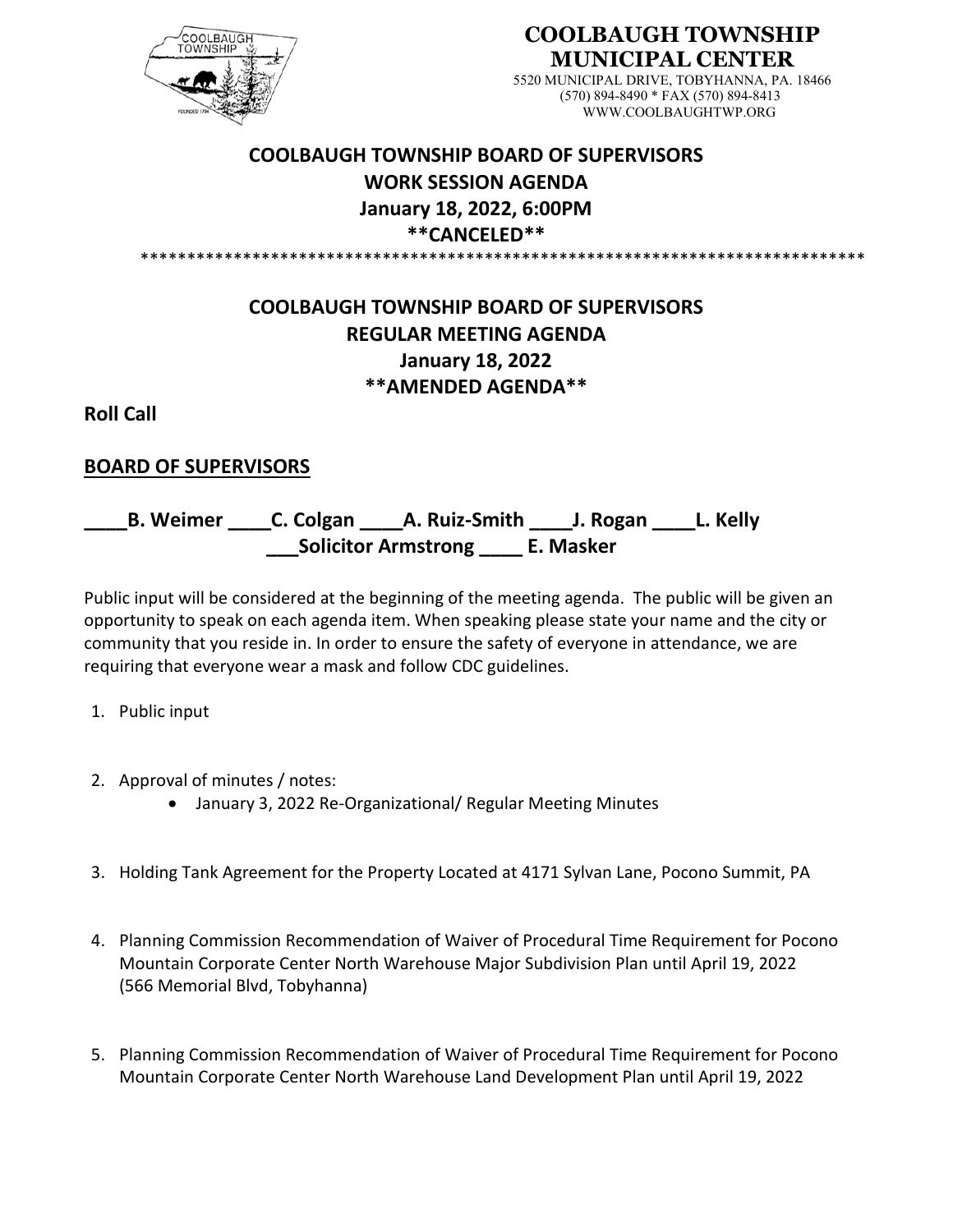



- 6. Approval of Minor Subdivision Joining Lots 3 & 12, Block A-2007, Section 20, Arrowhead Lake, Property Owner(s) Peter and Teresa Naumowich
- 7. Request for Waiver of the requirement of §355-48.D(1)(c)(2) to Provide a Landscaping Screen for the Minor Subdivision of Kyle Richardson
- 8. Conditional Approval of Minor Subdivision Joining Lots 477 & 482, Section H, A Pocono Country Place, Property Owner(s) Kyle Richardson
- 9. Request for Waiver of Procedural Time Requirement for the Minor Subdivision of Robert J. Jr. and Melanie A. Tiedeman until June 21, 2022
- 10. Request for Waiver of Procedural Time Requirement for the Minor Subdivision of Scott Whitman until March 15, 2022
- 11. Request for Waiver of Procedural Time Requirement for the Minor Subdivision of Dario Tobon until March 31, 2022
- 12. Authorization to Approve the Quote from Northeast Signal for the New Controller for Echo Lake Road and Route 196 in the Amount of \$24,971.77
- 13. Pocono Mountain Ecumenical Hunger Ministries Request for Assistance with the Purchase of a New Air Conditioning Unit
- 14. Authorization to Release the Fire Escrow in the Amount of \$25,503.20 for the Property Located at 9657 Stony Hollow Drive, Property Owner Boyce Conway

14B. Authorization to Release the Fire Escrow in the Amount of \$15,000 for the Property Located at 730 Memorial Blvd. Property Owner Liu Sunny

15. Authorization to Hire Clinton Oddy as a Code Enforcement Officer at the Rate of \$20.00 per hour with a Start Date of February 1, 2022